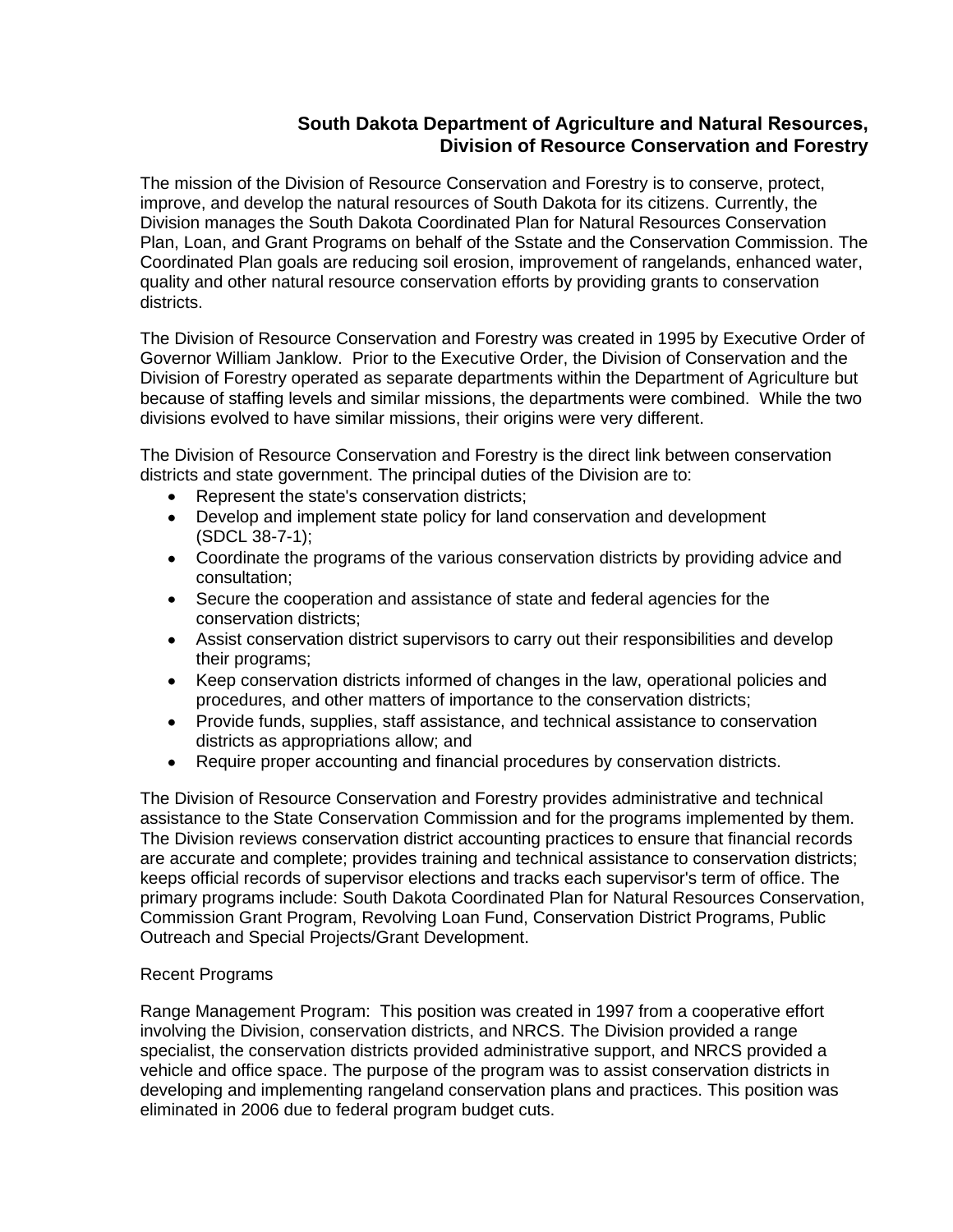Fire Suppression: The Division had approximately 38 FTE by the end of 1996 and it remained at that level until July of 2001. The fire responsibilities of the State Forester were transferred to a new Wildland Fire Coordinator. That created a split in the Division with the fire personnel being placed in the new division - Wildland Fire Suppression Division. The new division acquired 20 FTE. The Division of Resource Conservation and Forestry retained 18 FTE.

Supervisor Accreditation Program: In FY 2010 program staff completed the first set of training modules for an online Conservation District Supervisor Accreditation Program. Staff worked cooperatively with South Dakota Association of Conservation Districts and the National Association of Conservation Districts to develop the online training program to make conservation district supervisors aware of the history of the conservation movement, the roles and responsibilities of district supervisors, and legal issues important to conservation districts. The South Dakota Conservation District Supervisor Accreditation Program was recognized nationally in January 2011.

Assistance to State Conservation Commission

The 1973 Legislature established the Division of Conservation. The legislation stated that the Conservation Commission would be administered under the direction and supervision of the Division of Conservation within the Department of Environmental Protection (later to be renamed Department of Environment and Natural Resources). In 1975 the Legislature directed that the Commission functions relative to the conservation districts should be performed by the Division of Conservation and would be transferred to the Department of Agriculture.

Executive Secretary of Conservation Commission; Howard Geers (1969-1973) and Dennis Hood (1974)

Directors of the Division of Conservation: All Griffiths (1975-1979); Keith Harner (Acting 1980); Jack Fifield (1981-1988); Peter Orwick (1989-1991); Russ Stone [*last director of Division of Conservation and first director of combined division] (*1992-1994*);* Clark Johnson (1995-1996); Ray Sowers (1997-present).

Assistance to Conservation Districts

The Division is charged, by state statute, to require conservation districts to use proper accounting and financial reporting and to assist them in implementing those procedures. To support this effort, the "Conservation District Accounting Manual" was developed for the conservation districts' use. The Division also provides technical assistance to conservation districts in developing and monitoring grant applications, drafting or revising long-range plans and hydrologic unit plans.

The Division maintains a record of supervisors elected in each conservation district, the appointments to fill vacancies, and the expiration date of each supervisor's term of office. This information is also used to aid in the creation of the directory of "Conservation District Supervisors and Employees" which is published annually by the Division.

Revolving Loan Program: In 1949 the conservation district law was amended to authorize the Conservation Committee (later named the State Conservation Commission) to make loans from funds made available through the Soil Conservation District Revolving Fund. The original appropriation was \$75,000 with another \$50,000 added in 1951. Those loans were originally interest free. At that time, the Conservation Commission was part of the Department of Environmental Protection. Administrative Rules were amended in 1994 to add annual interest of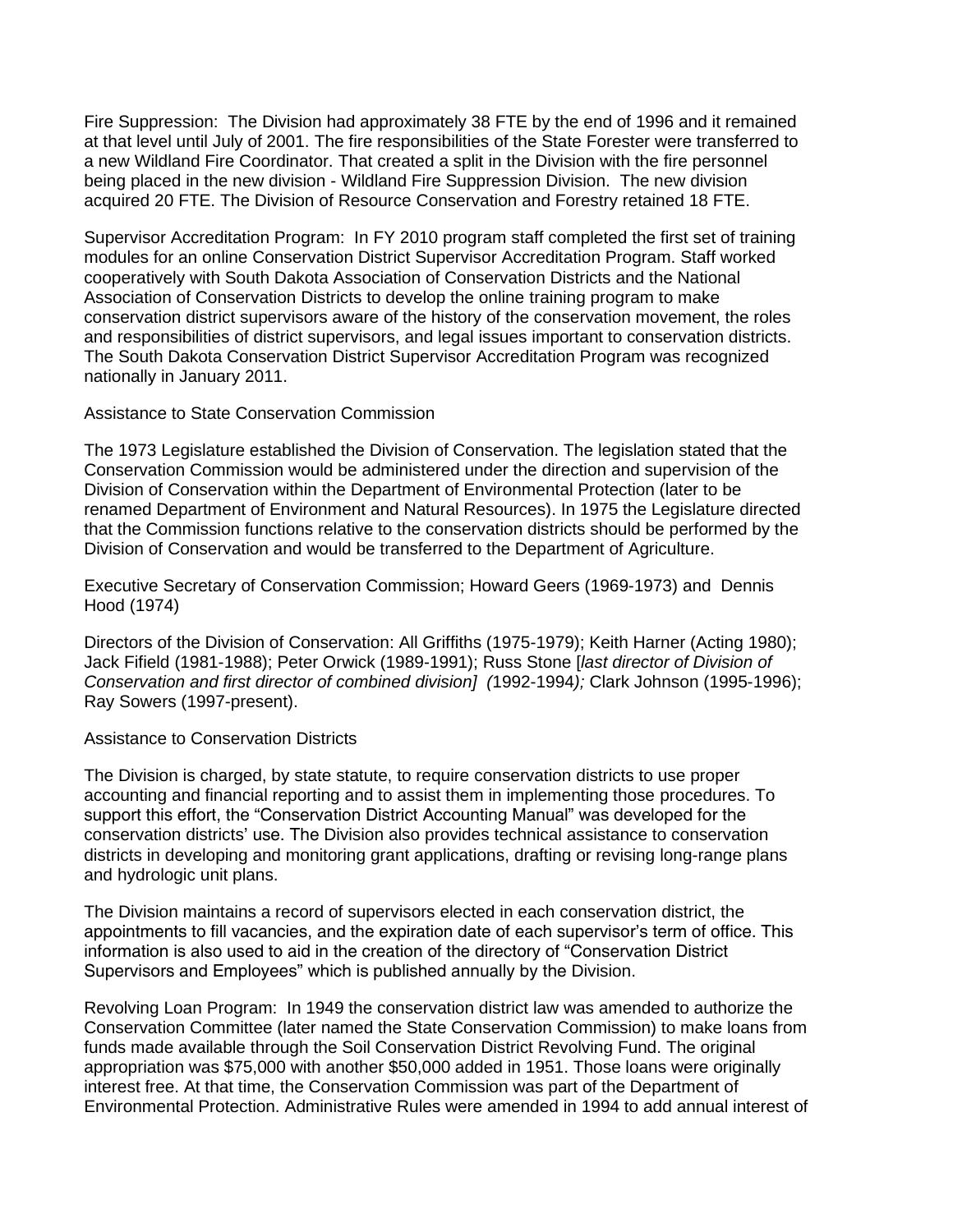3% to the loan program. As of July 1, 2011, a total of \$1,992,045 has been loaned to conservation and watershed districts.

Soil and Water Compatibility Permits: Soil and Water Compatibility Permits (commonly referred to as Irrigation Permits) began in 1972. This program was eliminated in 1994 when the Legislature was informed that this program was not utilized by the conservation districts. The Department of Environment and Natural Resources absorbed this permitting process into their Water Rights program.

Grant Program: In 1991 the Coordinated Soil and Water Conservation Plan (Coordinated Plan) established specific goals for soil and water conservation in South Dakota. This plan was adopted by the Legislature in 1992. A grant fund was established to assist the state's conservation districts with conservation projects. This program is funded by a portion of the reimbursable, but unclaimed, gasoline taxes collected for non-highway (off-road) uses. In 1992 the Associated General Contractors of South Dakota and the South Dakota Trucking Association filed a lawsuit seeking to stop the expenditure of those funds for conservation purposes. In November 1992 the South Dakota Supreme Court ruled that the use of the unrefunded portion of the off-road gas tax for conservation grants was constitutional. A total of \$13,204,967 from the gas tax has been deposited to this fund since that time. An additional \$1,555,000 of fund-generated interest added to the fund and a total of \$1,611,204 was added in special, one-time allocations.

A portion of the grant fund has been used for other purposes. In 1993 the Legislature allocated \$350,000 from the fund to the State Fair and \$80,000 to the DeSmet Armory. Beginning in state fiscal year 2000, \$140,000 was allocated to the State General Fund. Fiscal year 1995 saw part of the Division expenses funded from the grant funds. This allocation involved only those expenses relating to the conservation staff and activities within the Division. Beginning with fiscal year 2005, that provision was eliminated and those expenses were once again funded with state general funds.

The Coordinated Plan was revised in 2007, and renamed the Coordinated Plan for Natural Resources Conservation. The goals were to include air, wildlife, and recreation as well as soil and water conservation. This plan is scheduled to be revised every five years and will be revised in 2012.

Soil Conservation Award Program: The Soil Conservation Award Program was initiated by the 2008 State Legislature to recognize exceptional farming and ranching practices that conserve soil and other natural resources in South Dakota. Producers eligible for the award will have shown resource stewardship by utilizing grassed waterways, terraces, crop rotations, sufficient crop residue to protect soil stability, no-till, grasslands managed for sustainable productivity, livestock management to limit soil and nutrient runoff, or forest lands managed according to a forest stewardship plan.

Public Outreach/Education:

Resource Conservation Speech Contest: Each year the Division along with Touchstone Energy Cooperatives of South Dakota, the South Dakota Association of Conservation Districts, and the US Fish and Wildlife Service co-sponsor the state finals of the Resource Conservation Speech Contest. This contest is open to any student attending high school (public, private, or homeschool), grades 9-12, in South Dakota. Touchstone Energy Cooperatives of South Dakota will pay scholarships to any college, university, or accredited vocational technical school in the State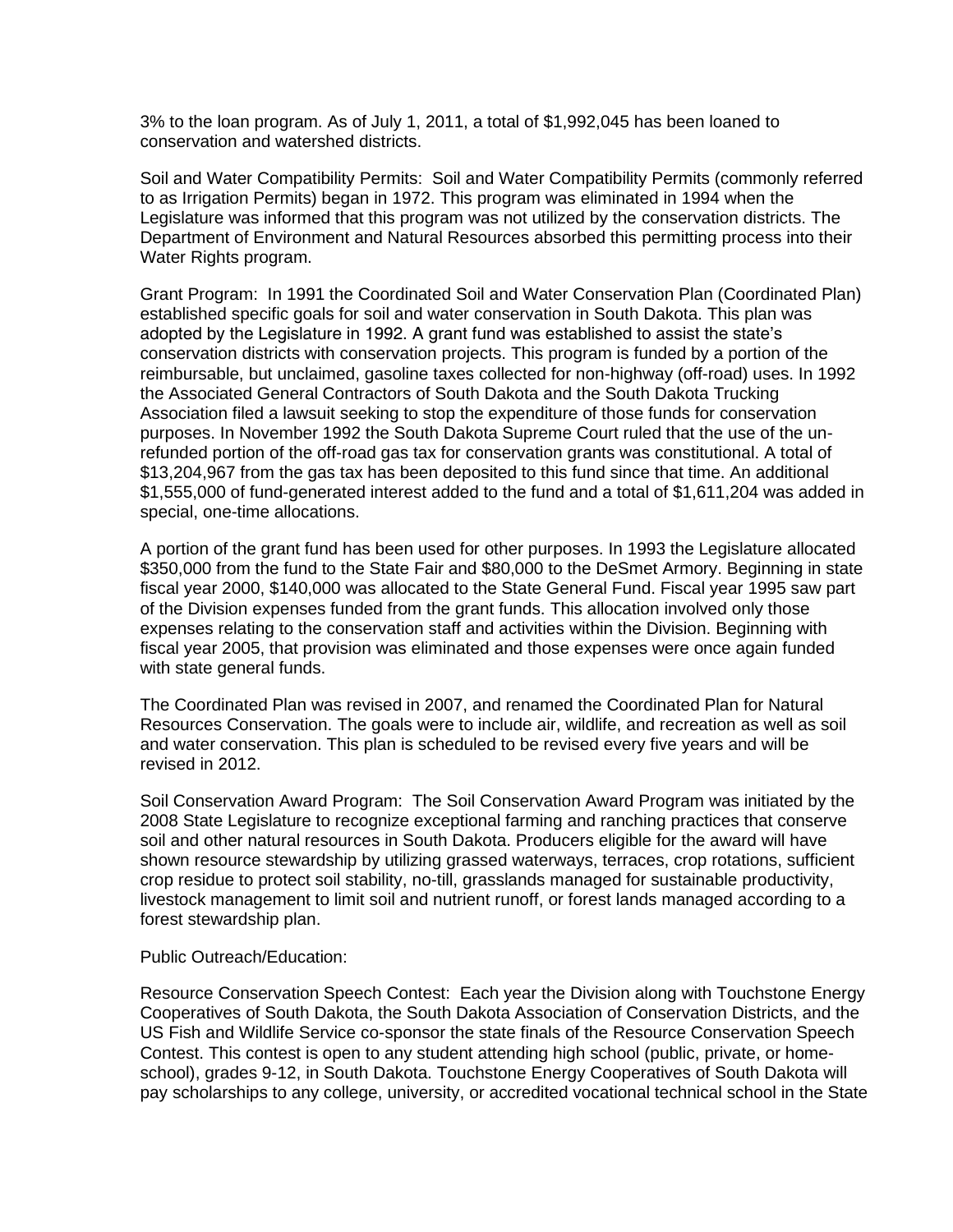of South Dakota chosen and attended full-time by the winners. The 2011 contest was the 50<sup>th</sup> anniversary.

Conservation Minister of the Year: This award was given for several years to an ordained minister who preached and practiced good natural resource stewardship. The award given was a framed and matted picture painted by South Dakota artist John Green, depicting a wildlife scene. The contest was discontinued when the nominations dropped to just one minister.

Wetlands Coordinator: The position of South Dakota Wetlands Coordinator was created during 1992 utilizing funding from the US Environmental Protection Agency. The coordinator was charged with developing a state wetlands policy and assisting with wetlands dispute resolution. Assisting the coordinator with the wetlands policy development was an interagency committee comprised of members from the Departments of Agriculture, Environment and Natural Resources, Game, Fish and Parks, and Transportation. The program was completed in fiscal year 1998.

NRCS Planner: An agreement was entered into in October 1990 among the State Conservation Commission, the South Dakota Association of Conservation Districts and the Soil Conservation Service (now named Natural Resources Conservation Service). The purpose of the agreement was to further close cooperation and working relationship among the agencies to develop joint long-range soil and water resource strategies and plans, including setting of priorities. The agreement was renewed in 1992 and was completed in 1994.

## Division of Forestry

In 1869 Territorial Legislature gave a tax exemption on 40 acres for every 5 acres planted to trees and cared for by the landowners.

In 1884 the Dakota Territory Horticulture and Forestry Association was organized to promote and encourage tree planting. The formation of this group showed the early interest of the pioneers in forestry, particularly in tree planting.

The Division of Forestry within the US Department of Agriculture was created in 1886. Since the department had no jurisdiction over any forest land, the Division acted as advisors to private individuals and other governmental agencies.

One year after South Dakota became a state, the Legislature provided for a bounty of \$2.00 per acre per year for planting trees for a 10-year period. A total of 6 acres was allowed. Forest fires in the Black Hills in 1893 accentuated the need for public management and protection of forest lands. Along with statehood, South Dakota was in the forestry business. The school sections in the Black Hills area, granted to the state by Congress upon statehood, contained stands of commercial size ponderosa pine. On February 22, 1987, President Grover Cleveland created the Black Hills Forest Reserve. In 1905 the Reserve was transferred from the Department of Interior to the Department of Agriculture to be one of the first forested areas to be administered by the US Forest Service.

Difficulty was experienced by both the state and federal governments in trying to administer scattered lands. In 1906 the Commissioner of School and Public Lands urged the consolidation of ownership through land exchanges. An agreement was drawn up in 1910 between the Commissioner of School and Public Lands and the US Forest Service to exchange lands in the Black Hills in order to form the Custer State Forest. The next year, the Commissioner was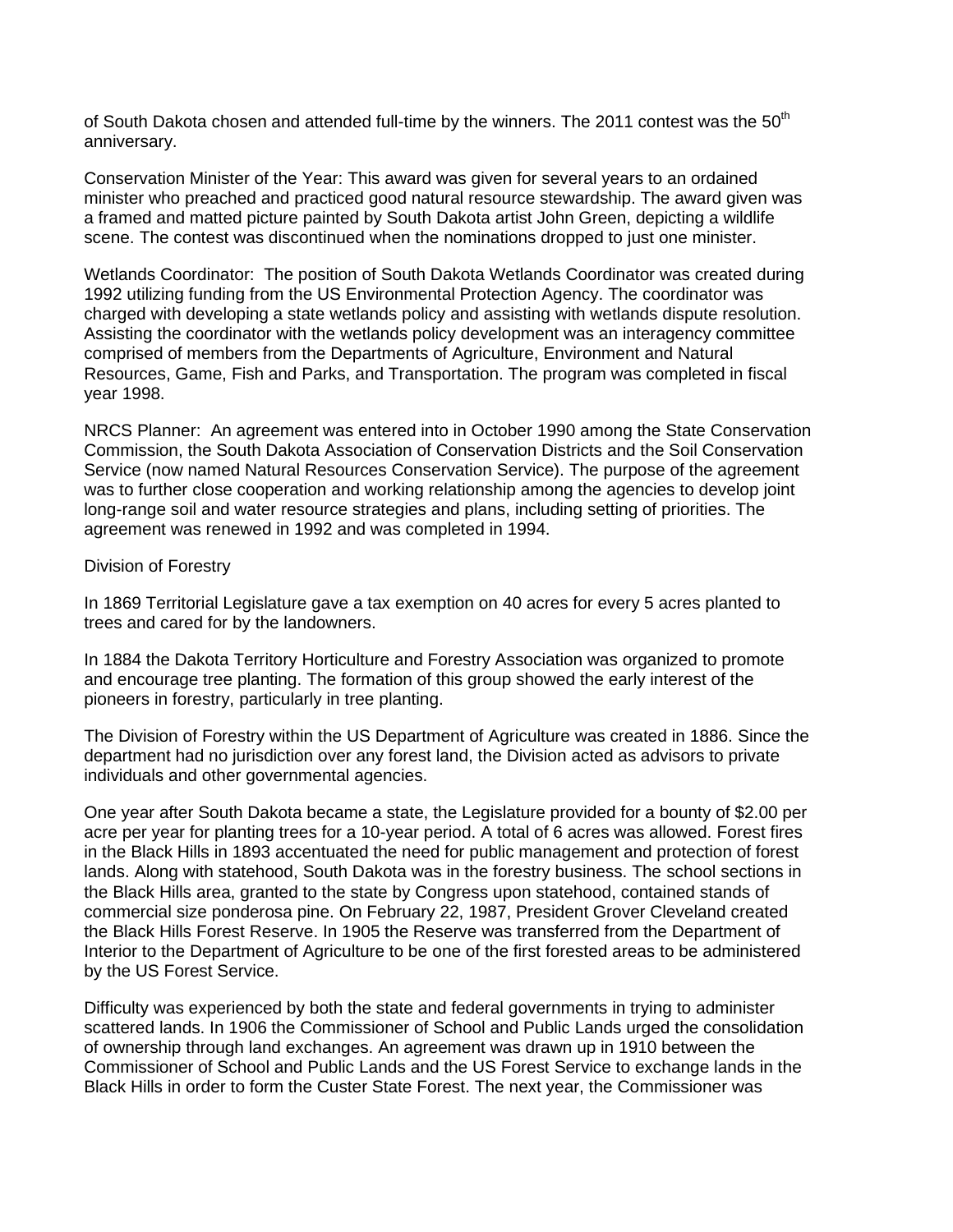authorized to hire a forester to be known as the Forest Supervisor. This position was the predecessor to the present State Forester.

In 1913 Custer State Forest was made a game preserve under the joint supervision of the Commissioner of School and Public Lands and the State Game Warden. In 1919 it was designated Custer State Park and a new park board was established. The State Game Lodge was completed and opened August 8, 1921. It burned to the ground October 19, 1921. It was rebuilt and reopened June 15, 1922.

In 1927 President Coolidge established his summer White House at the State Game Lodge. It was here that he made his famous statement "I do not choose to run for president in 1928."

In 1933 the Secretary of Agriculture was authorized to cooperate with the Forest Service under Section 4 of the Clark-McNary Act. Two years later the Prairie States Shelterbelt Program under the US Forest Service was started with headquarters in Huron. This gave impetus to tree planting throughout the state.

In 1935 the Great Plains Agricultural Council met to find some way to combat the dust storms that raged through a 200 mile wide belt from Canada through Texas. The greatest problem, the council said, was that of erosion, which could be stopped by permanent vegetative cover. An immediate controversy arose over whether a massive shelterbelt program of tree planting could cut down the force of the winds and the erosion of the soils of the plains.

In spite of opposition, the Prairie States Forestry Project started in 1936 and continued until 1942 when a combination of adequate rainfall, World War II, and a changing economy ended the project. By that time, 200 million trees and shrubs had been planted on 30,000 farms in the 200-mile wide belt. This equaled 18,600 miles of windbreaks throughout the plains states.

The goal of the Prairie States Forestry Project was never realized in spite of the magnitude of its accomplishment. Its goal was to plant two parallel, 10-row shelterbelts in each section to protect against the north and south winds. Between the parallel belts were to be three to five-row intermediate belts, and cross belts of the same width were to be planted at right angles to the basic and intermediate belts. The only two places in South Dakota where this was achieved were near Hecla and Forestburg.

By the end of World War II, however, even the most steadfast critics agreed that trees could be grown on the Great Plains, and that they helped greatly to conserve soil and water.

In 1940 Ed Gray was appointed the Forest Supervisor. He was the first to do any insect control. With Civilian Conservation Corps crews, he cut, peeled, and burned about 2,000 trees which were infested with the mountain pine beetle.

The Division of Forestry was established in 1945 as part of the Department of Game, Fish and Parks. The Game, Fish and Parks Commission was set up as a bipartisan commission of eight people appointed by the Governor. The Division of Forestry was administered by a State Forester who was required to be a degreed forester. The Division was made responsible for all forestry activities of all state departments including fire protection, tree distribution, timber management, parks development, and law enforcement. The tree fund and tree distribution responsibilities of the Secretary of Agriculture were transferred to the State Forester.

In 1947 the Black Hills spruce was named as the state tree and Arbor Day was established as the last Friday in April in South Dakota.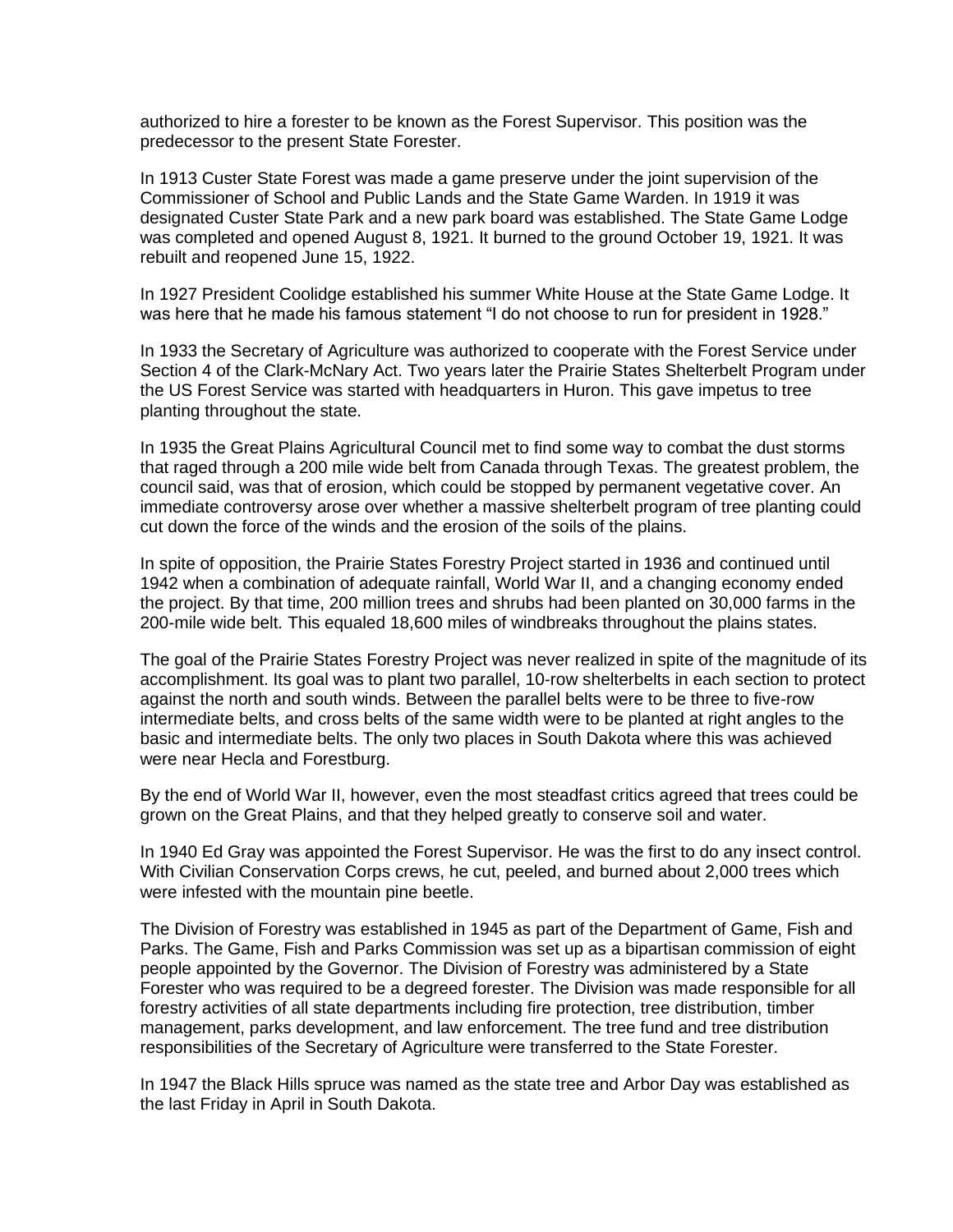In 1949 the Black Hills Forest Fire Protection District was created. Permits were required in order to set any open fire. The "Keep South Dakota Green" program was launched in 1950 under the joint sponsorship of the Department of Game, Fish and Parks and the Junior Chamber of Commerce. As an independent association, "Keep South Dakota Green" was a valuable local ally to Smokey Bear in keeping people aware of the dangers of fire.

Through land exchanges with the Federal Government in 1951, the acreage of Custer State Park was increased to 69,004. This coincided with the legislature making its first appropriation for the support of forestry and parks.

The Forestry & Parks warehouse was established in Pierre in 1952 to distribute tree planting stock through a federally funded tree distribution program (CM-4), to store supplies, and to provide office space for the District Forester. South Dakota also became a member of the American Tree Farm System.

The Agricultural Act of 1956 (Soil Bank) brought out the need for great quantities of trees to be planted in the conservation reserve. Congress appropriated money to be made available through the US Forest Service to the state foresters for increased tree and shrub production. In November 1956, the Game, Fish and Parks Commission, after reviewing proposals from South Dakota commercial nurseries, signed an agreement with the Forest Service for the establishment of a conifer nursery in the state. The federal government provided 100% of the funds for establishment, administration, production costs, facilities, machinery, seed collection, and distribution of Soil Bank trees. The District Forester concept was enacted the next year, with foresters located at Watertown, Pickstown, Mobridge, Lemmon, Sioux Falls, Woonsocket, and Pierre.

In April of 1957, the department purchased a quarter section in Codington County, northwest of Watertown on the east bank of the Big Sioux River. The nursery site was selected after soil and water analysis studies were made in 44 counties. Another feature affecting the site selection was the fact that, historically, the Watertown area was hit by hail less often than any other area of the state.

In 1959 the Deadwood fire burned over 6,000 acres. The separation of the Parks and Forestry Divisions was proposed in 1965. The following year the Tree Bounty Law of was repealed.

A Black Hills spruce from the Black Hills of South Dakota was designated as the White House Christmas tree in 1970. All CM-4 tree distribution operations were transferred from Pierre to the Big Sioux Conifer Nursery with the hardwood stock distribution program being discontinued in 1971.

The Dutch elm disease infection study and survey program was vigorously pursued by the Division in eastern South Dakota in 1972.

The Argyle Fire, covering about 4,500 acres of mixed ownership timber and grassland occurred in Custer County in 1974. An intensive mountain pine beetle control program was first tried by using helicopters for removal of infested trees in the northern Black Hills area. The pine beetle epidemic peaked in 1975, and collapsed in 1979. Total losses were 4.1 million trees.

A preventative thinning project in the Lead/Deadwood area was implemented in 1980 with the purpose of thinning steep slopes and noncommercial areas to prevent future outbreaks of mountain pine beetle. Big Sioux Conifer Nursery expanded operations and began to plant